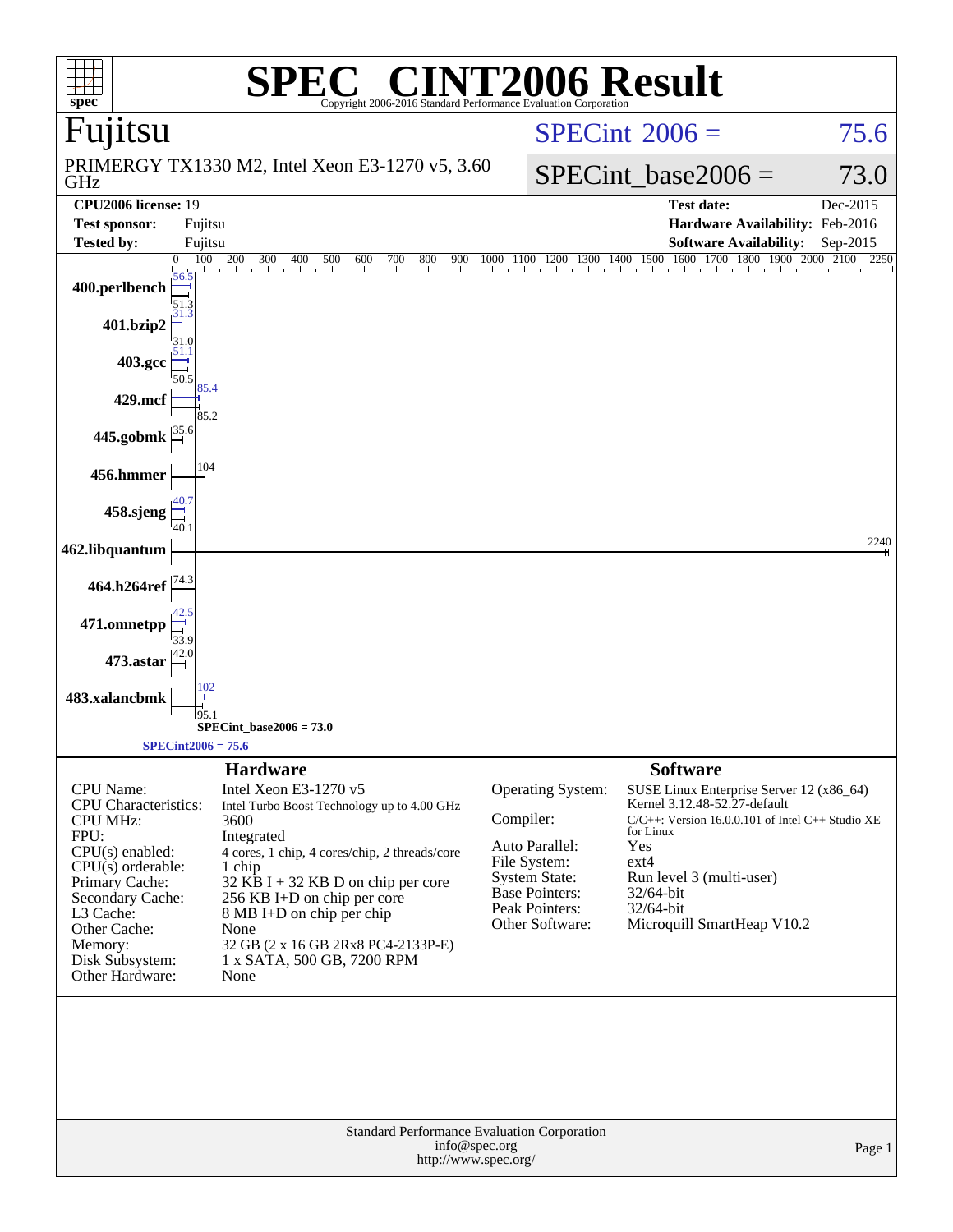

## Fujitsu

GHz PRIMERGY TX1330 M2, Intel Xeon E3-1270 v5, 3.60  $SPECint2006 = 75.6$  $SPECint2006 = 75.6$ 

# SPECint base2006 =  $73.0$

**[CPU2006 license:](http://www.spec.org/auto/cpu2006/Docs/result-fields.html#CPU2006license)** 19 **[Test date:](http://www.spec.org/auto/cpu2006/Docs/result-fields.html#Testdate)** Dec-2015 **[Test sponsor:](http://www.spec.org/auto/cpu2006/Docs/result-fields.html#Testsponsor)** Fujitsu **[Hardware Availability:](http://www.spec.org/auto/cpu2006/Docs/result-fields.html#HardwareAvailability)** Feb-2016 **[Tested by:](http://www.spec.org/auto/cpu2006/Docs/result-fields.html#Testedby)** Fujitsu **[Software Availability:](http://www.spec.org/auto/cpu2006/Docs/result-fields.html#SoftwareAvailability)** Sep-2015

#### **[Results Table](http://www.spec.org/auto/cpu2006/Docs/result-fields.html#ResultsTable)**

| <b>Base</b>      |                                                                                                          |              |                |              |                | <b>Peak</b> |                |              |                |              |                |              |
|------------------|----------------------------------------------------------------------------------------------------------|--------------|----------------|--------------|----------------|-------------|----------------|--------------|----------------|--------------|----------------|--------------|
| <b>Benchmark</b> | <b>Seconds</b>                                                                                           | <b>Ratio</b> | <b>Seconds</b> | <b>Ratio</b> | <b>Seconds</b> | Ratio       | <b>Seconds</b> | <b>Ratio</b> | <b>Seconds</b> | <b>Ratio</b> | <b>Seconds</b> | <b>Ratio</b> |
| 400.perlbench    | 190                                                                                                      | 51.3         | 191            | 51.3         | 191            | 51.2        | 173            | 56.6         | 173            | 56.5         | 173            | 56.5         |
| 401.bzip2        | 311                                                                                                      | 31.0         | 311            | 31.0         | 310            | 31.2        | 309            | 31.2         | 308            | <u>31.3</u>  | 307            | 31.4         |
| $403.\text{gcc}$ | 159                                                                                                      | 50.6         | 159            | 50.5         | 160            | 50.5        | 158            | 51.1         | 157            | 51.2         | 159            | 50.8         |
| $429$ .mcf       | 108                                                                                                      | 84.8         | 105            | 87.0         | 107            | 85.2        | 107            | 85.5         | 109            | 83.8         | <b>107</b>     | 85.4         |
| $445$ .gobmk     | 294                                                                                                      | 35.6         | 294            | 35.6         | 294            | 35.6        | 294            | 35.6         | 294            | 35.6         | 294            | 35.6         |
| $456.$ hmmer     | 89.5                                                                                                     | 104          | 89.3           | 104          | 90.2           | 103         | 89.5           | 104          | 89.3           | 104          | 90.2           | 103          |
| $458$ .sjeng     | 302                                                                                                      | 40.1         | 302            | 40.1         | 302            | 40.1        | 298            | 40.7         | 298            | 40.7         | 298            | 40.7         |
| 462.libquantum   | 9.31                                                                                                     | 2230         | 9.26           | 2240         | 9.27           | 2240        | 9.31           | 2230         | 9.26           | 2240         | 9.27           | 2240         |
| 464.h264ref      | 298                                                                                                      | 74.2         | 298            | 74.3         | 298            | 74.3        | 298            | 74.2         | 298            | 74.3         | 298            | 74.3         |
| $ 471$ .omnetpp  | 184                                                                                                      | 33.9         | 184            | 34.0         | 185            | 33.8        | 147            | 42.4         | 147            | 42.5         | 147            | 42.5         |
| $473$ . astar    | 167                                                                                                      | 42.0         | 168            | 41.8         | 167            | 42.1        | 167            | 42.0         | 168            | 41.8         | 167            | 42.1         |
| 483.xalancbmk    | 72.6                                                                                                     | 95.0         | 72.3           | 95.4         | 72.5           | 95.1        | 67.8           | 102          | 67.8           | <b>102</b>   | 67.7           | 102          |
|                  | Results appear in the order in which they were run. Bold underlined text indicates a median measurement. |              |                |              |                |             |                |              |                |              |                |              |

#### **[Submit Notes](http://www.spec.org/auto/cpu2006/Docs/result-fields.html#SubmitNotes)**

The config file option 'submit' was used.

### **[Operating System Notes](http://www.spec.org/auto/cpu2006/Docs/result-fields.html#OperatingSystemNotes)**

Stack size set to unlimited using "ulimit -s unlimited"

#### **[Platform Notes](http://www.spec.org/auto/cpu2006/Docs/result-fields.html#PlatformNotes)**

 BIOS configuration: Sysinfo program /home/SPECcpu2006/config/sysinfo.rev6914 \$Rev: 6914 \$ \$Date:: 2014-06-25 #\$ e3fbb8667b5a285932ceab81e28219e1 running on TX1330M2 Sat Dec 12 12:38:47 2015 This section contains SUT (System Under Test) info as seen by some common utilities. To remove or add to this section, see: <http://www.spec.org/cpu2006/Docs/config.html#sysinfo> From /proc/cpuinfo model name : Intel(R) Xeon(R) CPU E3-1270 v5 @ 3.60GHz 1 "physical id"s (chips) 8 "processors" cores, siblings (Caution: counting these is hw and system dependent. The following excerpts from /proc/cpuinfo might not be reliable. Use with caution.) cpu cores : 4 siblings : 8 physical 0: cores 0 1 2 3 Continued on next page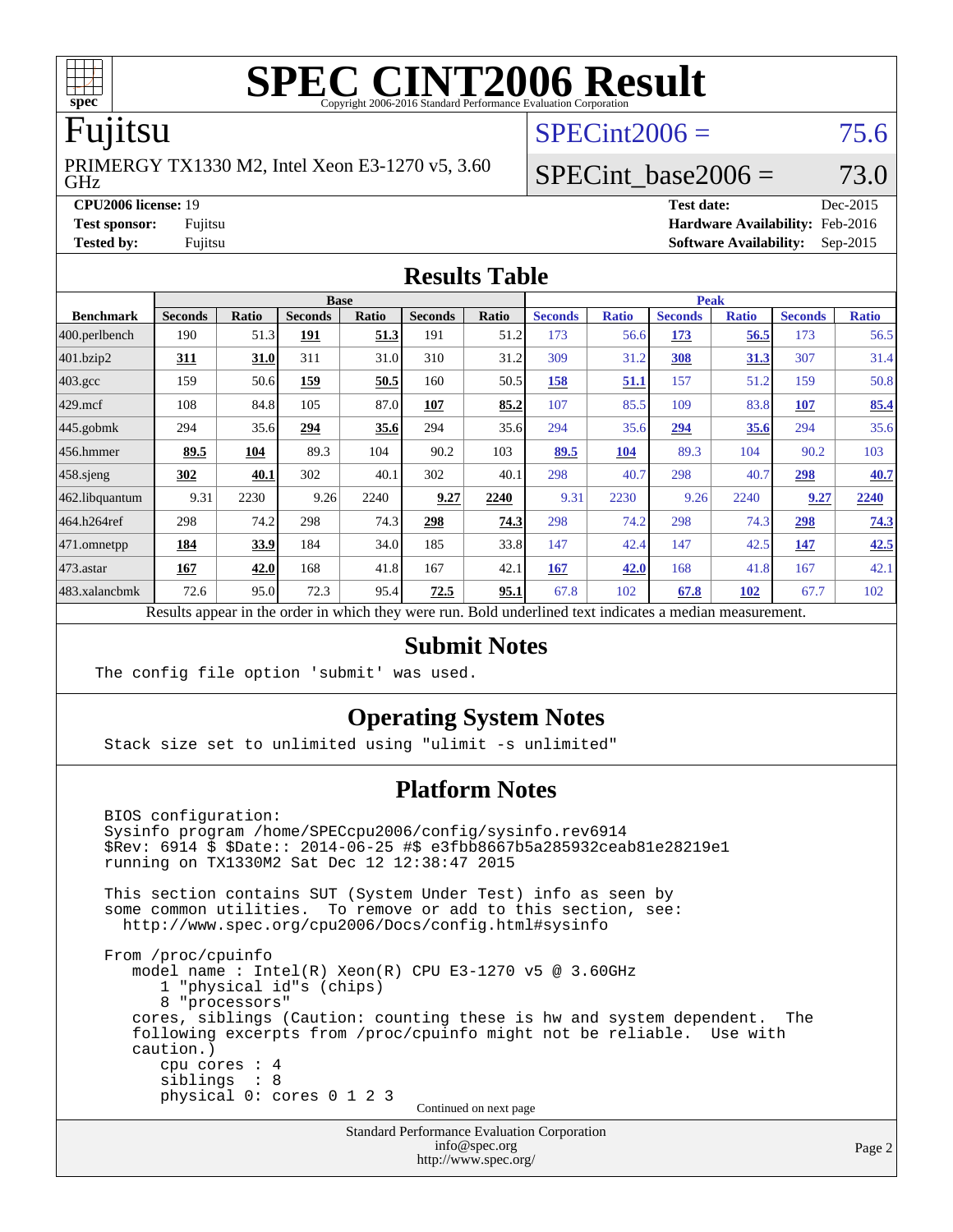

#### **[SPEC CINT2006 Result](http://www.spec.org/auto/cpu2006/Docs/result-fields.html#SPECCINT2006Result)** Copyright 2006-2016 Standard Performance Evaluation Corpora

### Fujitsu

GHz PRIMERGY TX1330 M2, Intel Xeon E3-1270 v5, 3.60  $SPECint2006 = 75.6$  $SPECint2006 = 75.6$ 

SPECint base2006 =  $73.0$ 

**[CPU2006 license:](http://www.spec.org/auto/cpu2006/Docs/result-fields.html#CPU2006license)** 19 **[Test date:](http://www.spec.org/auto/cpu2006/Docs/result-fields.html#Testdate)** Dec-2015 **[Test sponsor:](http://www.spec.org/auto/cpu2006/Docs/result-fields.html#Testsponsor)** Fujitsu **[Hardware Availability:](http://www.spec.org/auto/cpu2006/Docs/result-fields.html#HardwareAvailability)** Feb-2016 **[Tested by:](http://www.spec.org/auto/cpu2006/Docs/result-fields.html#Testedby)** Fujitsu **[Software Availability:](http://www.spec.org/auto/cpu2006/Docs/result-fields.html#SoftwareAvailability)** Sep-2015

#### **[Platform Notes \(Continued\)](http://www.spec.org/auto/cpu2006/Docs/result-fields.html#PlatformNotes)**

Standard Performance Evaluation Corporation [info@spec.org](mailto:info@spec.org) cache size : 8192 KB From /proc/meminfo MemTotal: 32806336 kB HugePages\_Total: 0<br>Hugepagesize: 2048 kB Hugepagesize: /usr/bin/lsb\_release -d SUSE Linux Enterprise Server 12 From /etc/\*release\* /etc/\*version\* SuSE-release: SUSE Linux Enterprise Server 12 (x86\_64) VERSION = 12 PATCHLEVEL = 0 # This file is deprecated and will be removed in a future service pack or release. # Please check /etc/os-release for details about this release. os-release: NAME="SLES" VERSION="12" VERSION\_ID="12" PRETTY\_NAME="SUSE Linux Enterprise Server 12" ID="sles" ANSI\_COLOR="0;32" CPE\_NAME="cpe:/o:suse:sles:12" uname -a: Linux TX1330M2 3.12.28-4-default #1 SMP Thu Sep 25 17:02:34 UTC 2014 (9879bd4) x86\_64 x86\_64 x86\_64 GNU/Linux run-level 5 Dec 12 12:37 SPEC is set to: /home/SPECcpu2006 Filesystem Type Size Used Avail Use% Mounted on /dev/sda3 xfs 237G 15G 223G 7% /home Additional information from dmidecode: Warning: Use caution when you interpret this section. The 'dmidecode' program reads system data which is "intended to allow hardware to be accurately determined", but the intent may not be met, as there are frequent changes to hardware, firmware, and the "DMTF SMBIOS" standard. BIOS FUJITSU // American Megatrends Inc. V5.0.0.11 R1.1.0 for D3373-A1x 10/30/2015 Memory: 2x Not Specified Not Specified 2x SK Hynix HMA82GU7MFR8N-TF 16 GB 2 rank 2133 MHz (End of data from sysinfo program)

<http://www.spec.org/>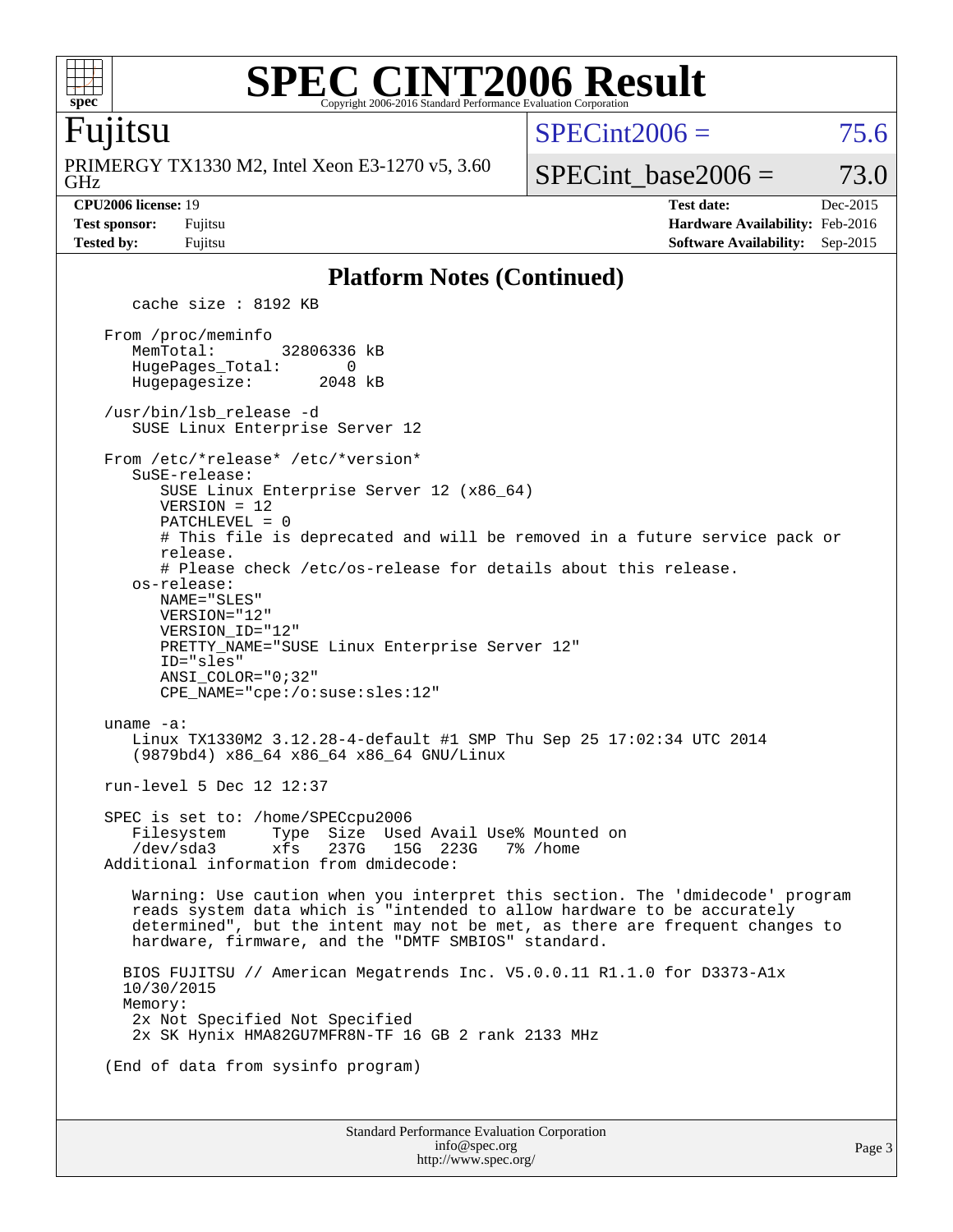

## Fujitsu

GHz PRIMERGY TX1330 M2, Intel Xeon E3-1270 v5, 3.60  $SPECint2006 = 75.6$  $SPECint2006 = 75.6$ 

SPECint base2006 =  $73.0$ 

**[Tested by:](http://www.spec.org/auto/cpu2006/Docs/result-fields.html#Testedby)** Fujitsu **[Software Availability:](http://www.spec.org/auto/cpu2006/Docs/result-fields.html#SoftwareAvailability)** Sep-2015

**[CPU2006 license:](http://www.spec.org/auto/cpu2006/Docs/result-fields.html#CPU2006license)** 19 **[Test date:](http://www.spec.org/auto/cpu2006/Docs/result-fields.html#Testdate)** Dec-2015 **[Test sponsor:](http://www.spec.org/auto/cpu2006/Docs/result-fields.html#Testsponsor)** Fujitsu **[Hardware Availability:](http://www.spec.org/auto/cpu2006/Docs/result-fields.html#HardwareAvailability)** Feb-2016

#### **[General Notes](http://www.spec.org/auto/cpu2006/Docs/result-fields.html#GeneralNotes)**

Environment variables set by runspec before the start of the run:  $KMP$  AFFINITY = "granularity=fine, scatter" LD\_LIBRARY\_PATH = "/home/SPECcpu2006/libs/32:/home/SPECcpu2006/libs/64:/home/SPECcpu2006/sh" OMP\_NUM\_THREADS = "4"

 Binaries compiled on a system with 1x Intel Core i5-4670K CPU + 32GB memory using RedHat EL 7.1 Transparent Huge Pages enabled with: echo always > /sys/kernel/mm/transparent\_hugepage/enabled

For information about Fujitsu please visit: <http://www.fujitsu.com>

# **[Base Compiler Invocation](http://www.spec.org/auto/cpu2006/Docs/result-fields.html#BaseCompilerInvocation)**

[C benchmarks](http://www.spec.org/auto/cpu2006/Docs/result-fields.html#Cbenchmarks):  $inc - m64$ 

[C++ benchmarks:](http://www.spec.org/auto/cpu2006/Docs/result-fields.html#CXXbenchmarks) [icpc -m64](http://www.spec.org/cpu2006/results/res2016q1/cpu2006-20160111-38703.flags.html#user_CXXbase_intel_icpc_64bit_fc66a5337ce925472a5c54ad6a0de310)

# **[Base Portability Flags](http://www.spec.org/auto/cpu2006/Docs/result-fields.html#BasePortabilityFlags)**

 400.perlbench: [-DSPEC\\_CPU\\_LP64](http://www.spec.org/cpu2006/results/res2016q1/cpu2006-20160111-38703.flags.html#b400.perlbench_basePORTABILITY_DSPEC_CPU_LP64) [-DSPEC\\_CPU\\_LINUX\\_X64](http://www.spec.org/cpu2006/results/res2016q1/cpu2006-20160111-38703.flags.html#b400.perlbench_baseCPORTABILITY_DSPEC_CPU_LINUX_X64) 401.bzip2: [-DSPEC\\_CPU\\_LP64](http://www.spec.org/cpu2006/results/res2016q1/cpu2006-20160111-38703.flags.html#suite_basePORTABILITY401_bzip2_DSPEC_CPU_LP64) 403.gcc: [-DSPEC\\_CPU\\_LP64](http://www.spec.org/cpu2006/results/res2016q1/cpu2006-20160111-38703.flags.html#suite_basePORTABILITY403_gcc_DSPEC_CPU_LP64) 429.mcf: [-DSPEC\\_CPU\\_LP64](http://www.spec.org/cpu2006/results/res2016q1/cpu2006-20160111-38703.flags.html#suite_basePORTABILITY429_mcf_DSPEC_CPU_LP64) 445.gobmk: [-DSPEC\\_CPU\\_LP64](http://www.spec.org/cpu2006/results/res2016q1/cpu2006-20160111-38703.flags.html#suite_basePORTABILITY445_gobmk_DSPEC_CPU_LP64) 456.hmmer: [-DSPEC\\_CPU\\_LP64](http://www.spec.org/cpu2006/results/res2016q1/cpu2006-20160111-38703.flags.html#suite_basePORTABILITY456_hmmer_DSPEC_CPU_LP64) 458.sjeng: [-DSPEC\\_CPU\\_LP64](http://www.spec.org/cpu2006/results/res2016q1/cpu2006-20160111-38703.flags.html#suite_basePORTABILITY458_sjeng_DSPEC_CPU_LP64) 462.libquantum: [-DSPEC\\_CPU\\_LP64](http://www.spec.org/cpu2006/results/res2016q1/cpu2006-20160111-38703.flags.html#suite_basePORTABILITY462_libquantum_DSPEC_CPU_LP64) [-DSPEC\\_CPU\\_LINUX](http://www.spec.org/cpu2006/results/res2016q1/cpu2006-20160111-38703.flags.html#b462.libquantum_baseCPORTABILITY_DSPEC_CPU_LINUX) 464.h264ref: [-DSPEC\\_CPU\\_LP64](http://www.spec.org/cpu2006/results/res2016q1/cpu2006-20160111-38703.flags.html#suite_basePORTABILITY464_h264ref_DSPEC_CPU_LP64) 471.omnetpp: [-DSPEC\\_CPU\\_LP64](http://www.spec.org/cpu2006/results/res2016q1/cpu2006-20160111-38703.flags.html#suite_basePORTABILITY471_omnetpp_DSPEC_CPU_LP64) 473.astar: [-DSPEC\\_CPU\\_LP64](http://www.spec.org/cpu2006/results/res2016q1/cpu2006-20160111-38703.flags.html#suite_basePORTABILITY473_astar_DSPEC_CPU_LP64) 483.xalancbmk: [-DSPEC\\_CPU\\_LP64](http://www.spec.org/cpu2006/results/res2016q1/cpu2006-20160111-38703.flags.html#suite_basePORTABILITY483_xalancbmk_DSPEC_CPU_LP64) [-DSPEC\\_CPU\\_LINUX](http://www.spec.org/cpu2006/results/res2016q1/cpu2006-20160111-38703.flags.html#b483.xalancbmk_baseCXXPORTABILITY_DSPEC_CPU_LINUX)

## **[Base Optimization Flags](http://www.spec.org/auto/cpu2006/Docs/result-fields.html#BaseOptimizationFlags)**

[C benchmarks](http://www.spec.org/auto/cpu2006/Docs/result-fields.html#Cbenchmarks): [-xCORE-AVX2](http://www.spec.org/cpu2006/results/res2016q1/cpu2006-20160111-38703.flags.html#user_CCbase_f-xAVX2_5f5fc0cbe2c9f62c816d3e45806c70d7) [-ipo](http://www.spec.org/cpu2006/results/res2016q1/cpu2006-20160111-38703.flags.html#user_CCbase_f-ipo) [-O3](http://www.spec.org/cpu2006/results/res2016q1/cpu2006-20160111-38703.flags.html#user_CCbase_f-O3) [-no-prec-div](http://www.spec.org/cpu2006/results/res2016q1/cpu2006-20160111-38703.flags.html#user_CCbase_f-no-prec-div) [-parallel](http://www.spec.org/cpu2006/results/res2016q1/cpu2006-20160111-38703.flags.html#user_CCbase_f-parallel) [-opt-prefetch](http://www.spec.org/cpu2006/results/res2016q1/cpu2006-20160111-38703.flags.html#user_CCbase_f-opt-prefetch) [-auto-p32](http://www.spec.org/cpu2006/results/res2016q1/cpu2006-20160111-38703.flags.html#user_CCbase_f-auto-p32) [C++ benchmarks:](http://www.spec.org/auto/cpu2006/Docs/result-fields.html#CXXbenchmarks) [-xCORE-AVX2](http://www.spec.org/cpu2006/results/res2016q1/cpu2006-20160111-38703.flags.html#user_CXXbase_f-xAVX2_5f5fc0cbe2c9f62c816d3e45806c70d7) [-ipo](http://www.spec.org/cpu2006/results/res2016q1/cpu2006-20160111-38703.flags.html#user_CXXbase_f-ipo) [-O3](http://www.spec.org/cpu2006/results/res2016q1/cpu2006-20160111-38703.flags.html#user_CXXbase_f-O3) [-no-prec-div](http://www.spec.org/cpu2006/results/res2016q1/cpu2006-20160111-38703.flags.html#user_CXXbase_f-no-prec-div) [-opt-prefetch](http://www.spec.org/cpu2006/results/res2016q1/cpu2006-20160111-38703.flags.html#user_CXXbase_f-opt-prefetch) [-auto-p32](http://www.spec.org/cpu2006/results/res2016q1/cpu2006-20160111-38703.flags.html#user_CXXbase_f-auto-p32) [-Wl,-z,muldefs](http://www.spec.org/cpu2006/results/res2016q1/cpu2006-20160111-38703.flags.html#user_CXXbase_link_force_multiple1_74079c344b956b9658436fd1b6dd3a8a) [-L/sh -lsmartheap64](http://www.spec.org/cpu2006/results/res2016q1/cpu2006-20160111-38703.flags.html#user_CXXbase_SmartHeap64_ed4ef857ce90951921efb0d91eb88472)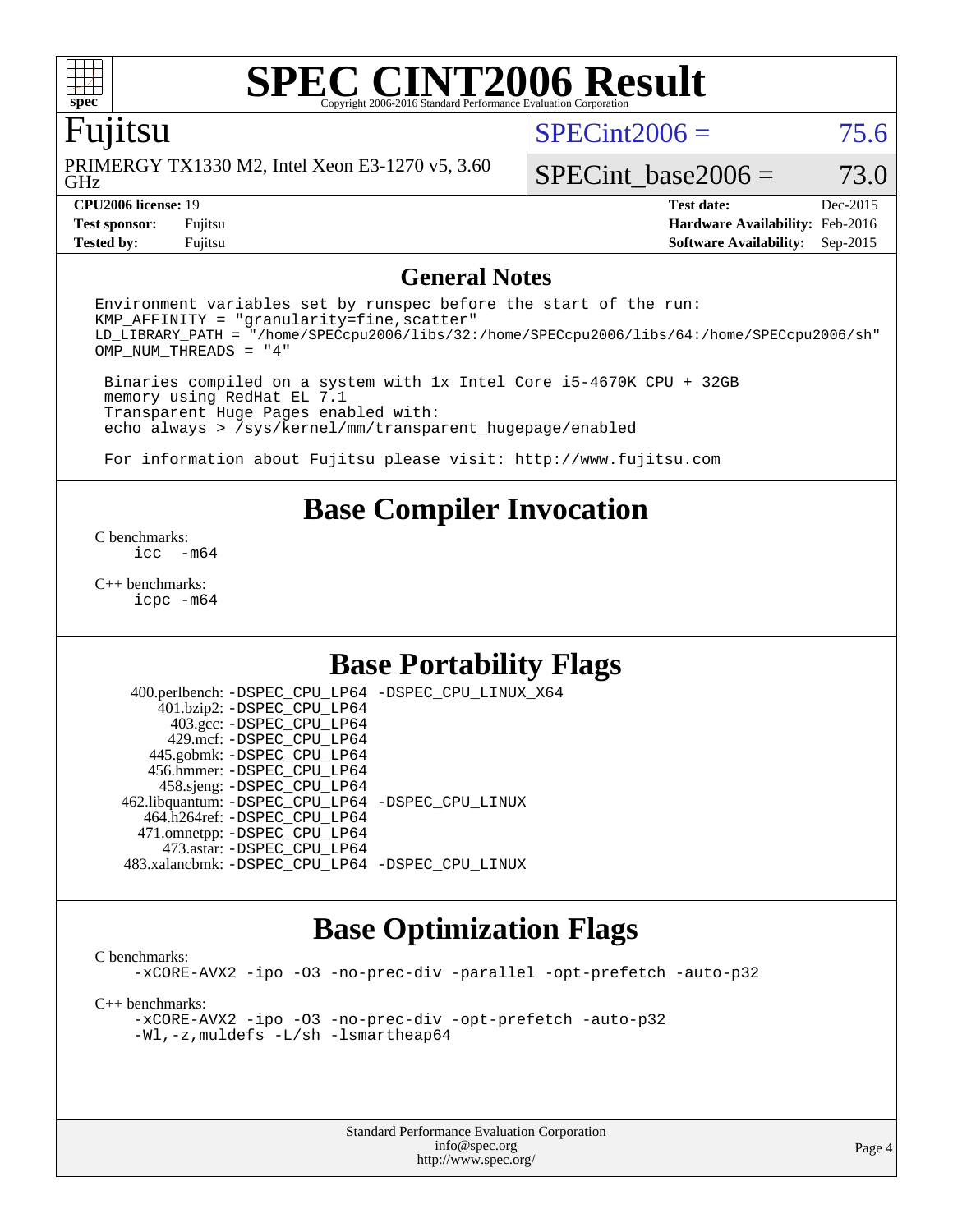

### Fujitsu

GHz PRIMERGY TX1330 M2, Intel Xeon E3-1270 v5, 3.60  $SPECint2006 = 75.6$  $SPECint2006 = 75.6$ 

SPECint base2006 =  $73.0$ 

**[CPU2006 license:](http://www.spec.org/auto/cpu2006/Docs/result-fields.html#CPU2006license)** 19 **[Test date:](http://www.spec.org/auto/cpu2006/Docs/result-fields.html#Testdate)** Dec-2015 **[Test sponsor:](http://www.spec.org/auto/cpu2006/Docs/result-fields.html#Testsponsor)** Fujitsu **[Hardware Availability:](http://www.spec.org/auto/cpu2006/Docs/result-fields.html#HardwareAvailability)** Feb-2016 **[Tested by:](http://www.spec.org/auto/cpu2006/Docs/result-fields.html#Testedby)** Fujitsu **[Software Availability:](http://www.spec.org/auto/cpu2006/Docs/result-fields.html#SoftwareAvailability)** Sep-2015

# **[Base Other Flags](http://www.spec.org/auto/cpu2006/Docs/result-fields.html#BaseOtherFlags)**

[C benchmarks](http://www.spec.org/auto/cpu2006/Docs/result-fields.html#Cbenchmarks):

403.gcc: [-Dalloca=\\_alloca](http://www.spec.org/cpu2006/results/res2016q1/cpu2006-20160111-38703.flags.html#b403.gcc_baseEXTRA_CFLAGS_Dalloca_be3056838c12de2578596ca5467af7f3)

**[Peak Compiler Invocation](http://www.spec.org/auto/cpu2006/Docs/result-fields.html#PeakCompilerInvocation)**

[C benchmarks \(except as noted below\)](http://www.spec.org/auto/cpu2006/Docs/result-fields.html#Cbenchmarksexceptasnotedbelow):

[icc -m64](http://www.spec.org/cpu2006/results/res2016q1/cpu2006-20160111-38703.flags.html#user_CCpeak_intel_icc_64bit_f346026e86af2a669e726fe758c88044)

400.perlbench: [icc -m32 -L/opt/intel/compilers\\_and\\_libraries\\_2016/linux/compiler/lib/ia32\\_lin](http://www.spec.org/cpu2006/results/res2016q1/cpu2006-20160111-38703.flags.html#user_peakCCLD400_perlbench_intel_icc_e10256ba5924b668798078a321b0cb3f)

[C++ benchmarks \(except as noted below\):](http://www.spec.org/auto/cpu2006/Docs/result-fields.html#CXXbenchmarksexceptasnotedbelow)

[icpc -m32 -L/opt/intel/compilers\\_and\\_libraries\\_2016/linux/compiler/lib/ia32\\_lin](http://www.spec.org/cpu2006/results/res2016q1/cpu2006-20160111-38703.flags.html#user_CXXpeak_intel_icpc_b4f50a394bdb4597aa5879c16bc3f5c5)

473.astar: [icpc -m64](http://www.spec.org/cpu2006/results/res2016q1/cpu2006-20160111-38703.flags.html#user_peakCXXLD473_astar_intel_icpc_64bit_fc66a5337ce925472a5c54ad6a0de310)

# **[Peak Portability Flags](http://www.spec.org/auto/cpu2006/Docs/result-fields.html#PeakPortabilityFlags)**

 400.perlbench: [-D\\_FILE\\_OFFSET\\_BITS=64](http://www.spec.org/cpu2006/results/res2016q1/cpu2006-20160111-38703.flags.html#user_peakPORTABILITY400_perlbench_file_offset_bits_64_438cf9856305ebd76870a2c6dc2689ab) [-DSPEC\\_CPU\\_LINUX\\_IA32](http://www.spec.org/cpu2006/results/res2016q1/cpu2006-20160111-38703.flags.html#b400.perlbench_peakCPORTABILITY_DSPEC_CPU_LINUX_IA32) 401.bzip2: [-DSPEC\\_CPU\\_LP64](http://www.spec.org/cpu2006/results/res2016q1/cpu2006-20160111-38703.flags.html#suite_peakPORTABILITY401_bzip2_DSPEC_CPU_LP64) 403.gcc: [-DSPEC\\_CPU\\_LP64](http://www.spec.org/cpu2006/results/res2016q1/cpu2006-20160111-38703.flags.html#suite_peakPORTABILITY403_gcc_DSPEC_CPU_LP64) 429.mcf: [-DSPEC\\_CPU\\_LP64](http://www.spec.org/cpu2006/results/res2016q1/cpu2006-20160111-38703.flags.html#suite_peakPORTABILITY429_mcf_DSPEC_CPU_LP64) 445.gobmk: [-DSPEC\\_CPU\\_LP64](http://www.spec.org/cpu2006/results/res2016q1/cpu2006-20160111-38703.flags.html#suite_peakPORTABILITY445_gobmk_DSPEC_CPU_LP64) 456.hmmer: [-DSPEC\\_CPU\\_LP64](http://www.spec.org/cpu2006/results/res2016q1/cpu2006-20160111-38703.flags.html#suite_peakPORTABILITY456_hmmer_DSPEC_CPU_LP64) 458.sjeng: [-DSPEC\\_CPU\\_LP64](http://www.spec.org/cpu2006/results/res2016q1/cpu2006-20160111-38703.flags.html#suite_peakPORTABILITY458_sjeng_DSPEC_CPU_LP64) 462.libquantum: [-DSPEC\\_CPU\\_LP64](http://www.spec.org/cpu2006/results/res2016q1/cpu2006-20160111-38703.flags.html#suite_peakPORTABILITY462_libquantum_DSPEC_CPU_LP64) [-DSPEC\\_CPU\\_LINUX](http://www.spec.org/cpu2006/results/res2016q1/cpu2006-20160111-38703.flags.html#b462.libquantum_peakCPORTABILITY_DSPEC_CPU_LINUX) 464.h264ref: [-DSPEC\\_CPU\\_LP64](http://www.spec.org/cpu2006/results/res2016q1/cpu2006-20160111-38703.flags.html#suite_peakPORTABILITY464_h264ref_DSPEC_CPU_LP64) 471.omnetpp: [-D\\_FILE\\_OFFSET\\_BITS=64](http://www.spec.org/cpu2006/results/res2016q1/cpu2006-20160111-38703.flags.html#user_peakPORTABILITY471_omnetpp_file_offset_bits_64_438cf9856305ebd76870a2c6dc2689ab) 473.astar: [-DSPEC\\_CPU\\_LP64](http://www.spec.org/cpu2006/results/res2016q1/cpu2006-20160111-38703.flags.html#suite_peakPORTABILITY473_astar_DSPEC_CPU_LP64) 483.xalancbmk: [-D\\_FILE\\_OFFSET\\_BITS=64](http://www.spec.org/cpu2006/results/res2016q1/cpu2006-20160111-38703.flags.html#user_peakPORTABILITY483_xalancbmk_file_offset_bits_64_438cf9856305ebd76870a2c6dc2689ab) [-DSPEC\\_CPU\\_LINUX](http://www.spec.org/cpu2006/results/res2016q1/cpu2006-20160111-38703.flags.html#b483.xalancbmk_peakCXXPORTABILITY_DSPEC_CPU_LINUX)

# **[Peak Optimization Flags](http://www.spec.org/auto/cpu2006/Docs/result-fields.html#PeakOptimizationFlags)**

[C benchmarks](http://www.spec.org/auto/cpu2006/Docs/result-fields.html#Cbenchmarks):

 400.perlbench: [-xCORE-AVX2](http://www.spec.org/cpu2006/results/res2016q1/cpu2006-20160111-38703.flags.html#user_peakPASS2_CFLAGSPASS2_LDCFLAGS400_perlbench_f-xAVX2_5f5fc0cbe2c9f62c816d3e45806c70d7)(pass 2) [-prof-gen:threadsafe](http://www.spec.org/cpu2006/results/res2016q1/cpu2006-20160111-38703.flags.html#user_peakPASS1_CFLAGSPASS1_LDCFLAGS400_perlbench_prof_gen_21a26eb79f378b550acd7bec9fe4467a)(pass 1)  $-i\text{po}(pass 2) -O3(pass 2)$  $-i\text{po}(pass 2) -O3(pass 2)$  $-i\text{po}(pass 2) -O3(pass 2)$  [-no-prec-div](http://www.spec.org/cpu2006/results/res2016q1/cpu2006-20160111-38703.flags.html#user_peakPASS2_CFLAGSPASS2_LDCFLAGS400_perlbench_f-no-prec-div)(pass 2) [-par-num-threads=1](http://www.spec.org/cpu2006/results/res2016q1/cpu2006-20160111-38703.flags.html#user_peakPASS1_CFLAGSPASS1_LDCFLAGS400_perlbench_par_num_threads_786a6ff141b4e9e90432e998842df6c2)(pass 1) [-prof-use](http://www.spec.org/cpu2006/results/res2016q1/cpu2006-20160111-38703.flags.html#user_peakPASS2_CFLAGSPASS2_LDCFLAGS400_perlbench_prof_use_bccf7792157ff70d64e32fe3e1250b55)(pass 2) [-opt-prefetch](http://www.spec.org/cpu2006/results/res2016q1/cpu2006-20160111-38703.flags.html#user_peakCOPTIMIZE400_perlbench_f-opt-prefetch) [-ansi-alias](http://www.spec.org/cpu2006/results/res2016q1/cpu2006-20160111-38703.flags.html#user_peakCOPTIMIZE400_perlbench_f-ansi-alias) 401.bzip2: [-xCORE-AVX2](http://www.spec.org/cpu2006/results/res2016q1/cpu2006-20160111-38703.flags.html#user_peakPASS2_CFLAGSPASS2_LDCFLAGS401_bzip2_f-xAVX2_5f5fc0cbe2c9f62c816d3e45806c70d7)(pass 2) [-prof-gen:threadsafe](http://www.spec.org/cpu2006/results/res2016q1/cpu2006-20160111-38703.flags.html#user_peakPASS1_CFLAGSPASS1_LDCFLAGS401_bzip2_prof_gen_21a26eb79f378b550acd7bec9fe4467a)(pass 1) [-ipo](http://www.spec.org/cpu2006/results/res2016q1/cpu2006-20160111-38703.flags.html#user_peakPASS2_CFLAGSPASS2_LDCFLAGS401_bzip2_f-ipo)(pass 2) [-O3](http://www.spec.org/cpu2006/results/res2016q1/cpu2006-20160111-38703.flags.html#user_peakPASS2_CFLAGSPASS2_LDCFLAGS401_bzip2_f-O3)(pass 2) [-no-prec-div](http://www.spec.org/cpu2006/results/res2016q1/cpu2006-20160111-38703.flags.html#user_peakCOPTIMIZEPASS2_CFLAGSPASS2_LDCFLAGS401_bzip2_f-no-prec-div) [-par-num-threads=1](http://www.spec.org/cpu2006/results/res2016q1/cpu2006-20160111-38703.flags.html#user_peakPASS1_CFLAGSPASS1_LDCFLAGS401_bzip2_par_num_threads_786a6ff141b4e9e90432e998842df6c2)(pass 1) [-prof-use](http://www.spec.org/cpu2006/results/res2016q1/cpu2006-20160111-38703.flags.html#user_peakPASS2_CFLAGSPASS2_LDCFLAGS401_bzip2_prof_use_bccf7792157ff70d64e32fe3e1250b55)(pass 2) [-auto-ilp32](http://www.spec.org/cpu2006/results/res2016q1/cpu2006-20160111-38703.flags.html#user_peakCOPTIMIZE401_bzip2_f-auto-ilp32) [-opt-prefetch](http://www.spec.org/cpu2006/results/res2016q1/cpu2006-20160111-38703.flags.html#user_peakCOPTIMIZE401_bzip2_f-opt-prefetch) [-ansi-alias](http://www.spec.org/cpu2006/results/res2016q1/cpu2006-20160111-38703.flags.html#user_peakCOPTIMIZE401_bzip2_f-ansi-alias)

Continued on next page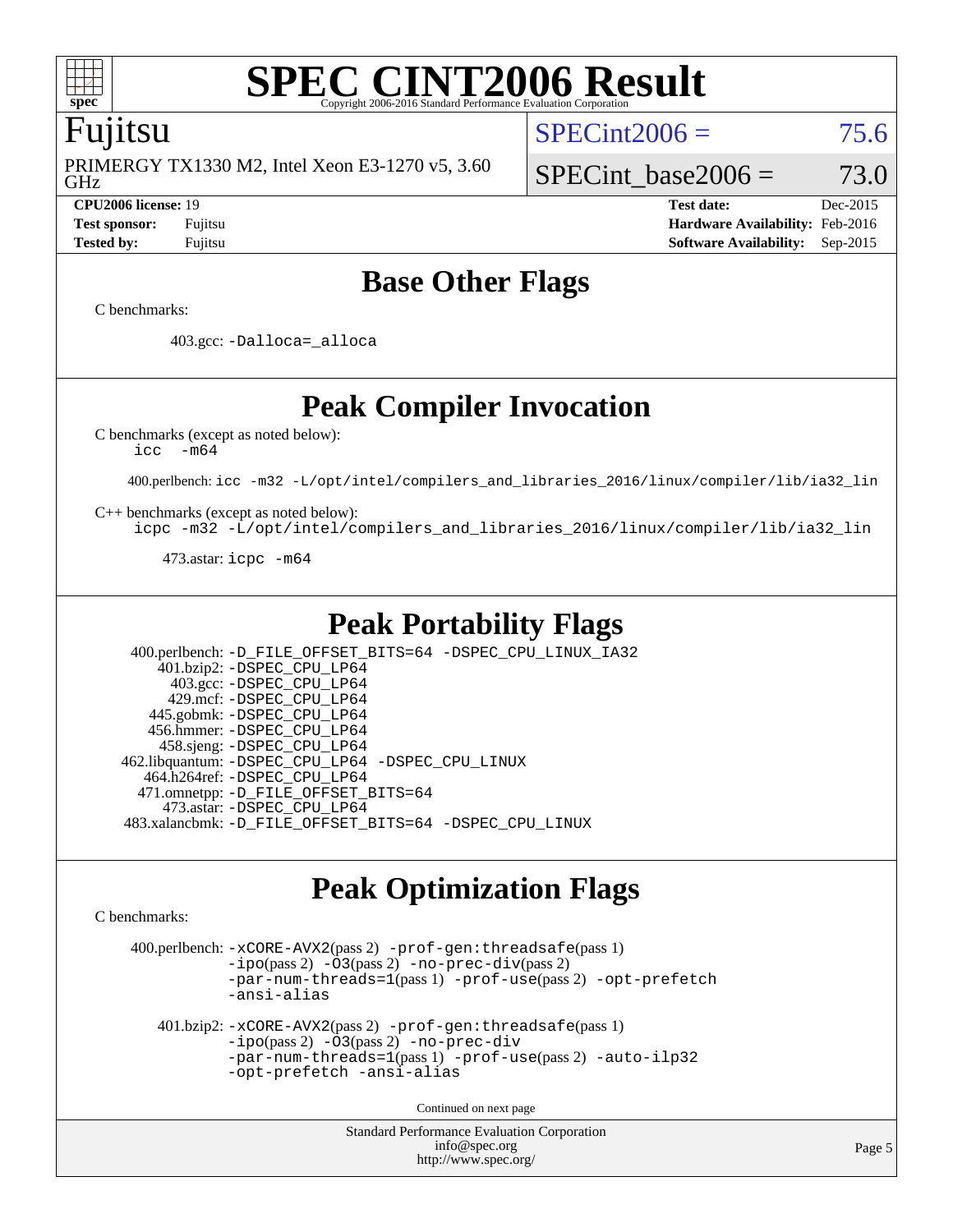

# Fujitsu

GHz PRIMERGY TX1330 M2, Intel Xeon E3-1270 v5, 3.60  $SPECint2006 = 75.6$  $SPECint2006 = 75.6$ 

SPECint base2006 =  $73.0$ 

**[CPU2006 license:](http://www.spec.org/auto/cpu2006/Docs/result-fields.html#CPU2006license)** 19 **[Test date:](http://www.spec.org/auto/cpu2006/Docs/result-fields.html#Testdate)** Dec-2015 **[Test sponsor:](http://www.spec.org/auto/cpu2006/Docs/result-fields.html#Testsponsor)** Fujitsu **[Hardware Availability:](http://www.spec.org/auto/cpu2006/Docs/result-fields.html#HardwareAvailability)** Feb-2016 **[Tested by:](http://www.spec.org/auto/cpu2006/Docs/result-fields.html#Testedby)** Fujitsu **[Software Availability:](http://www.spec.org/auto/cpu2006/Docs/result-fields.html#SoftwareAvailability)** Sep-2015

# **[Peak Optimization Flags \(Continued\)](http://www.spec.org/auto/cpu2006/Docs/result-fields.html#PeakOptimizationFlags)**

```
 403.gcc: -xCORE-AVX2 -ipo -O3 -no-prec-div -inline-calloc
               -opt-malloc-options=3 -auto-ilp32
         429.mcf: -xCORE-AVX2 -ipo -O3 -no-prec-div -parallel
               -opt-prefetch -auto-p32
       445.gobmk: basepeak = yes
       456.hmmer: basepeak = yes
        458.sjeng: -xCORE-AVX2(pass 2) -prof-gen:threadsafe(pass 1)
               -ipo(pass 2) -O3(pass 2) -no-prec-div(pass 2)
               -par-num-threads=1(pass 1) -prof-use(pass 2) -unroll4
   462.libquantum: basepeak = yes
     464.h264ref: basepeak = yes
C++ benchmarks: 
     471.omnetpp: -xCORE-AVX2(pass 2) -prof-gen:threadsafe(pass 1)
               -no-prec-div(pass 2)-par-num-threads=1(pass 1) -prof-use(pass 2)
               -opt-ra-region-strategy=block -ansi-alias
               -Wl,-z,muldefs -L/sh -lsmartheap
        473.astar: basepeak = yes
    483.xalancbmk: -xCORE-AVX2 -ipo -O3 -no-prec-div -opt-prefetch
               -ansi-alias -Wl,-z,muldefs -L/sh -lsmartheap
```
**[Peak Other Flags](http://www.spec.org/auto/cpu2006/Docs/result-fields.html#PeakOtherFlags)**

[C benchmarks](http://www.spec.org/auto/cpu2006/Docs/result-fields.html#Cbenchmarks):

403.gcc: [-Dalloca=\\_alloca](http://www.spec.org/cpu2006/results/res2016q1/cpu2006-20160111-38703.flags.html#b403.gcc_peakEXTRA_CFLAGS_Dalloca_be3056838c12de2578596ca5467af7f3)

The flags files that were used to format this result can be browsed at

<http://www.spec.org/cpu2006/flags/Intel-ic16.0-official-linux64.html> <http://www.spec.org/cpu2006/flags/Fujitsu-Platform-Settings-V1.2-HSW-RevA.html>

You can also download the XML flags sources by saving the following links: <http://www.spec.org/cpu2006/flags/Intel-ic16.0-official-linux64.xml> <http://www.spec.org/cpu2006/flags/Fujitsu-Platform-Settings-V1.2-HSW-RevA.xml>

> Standard Performance Evaluation Corporation [info@spec.org](mailto:info@spec.org) <http://www.spec.org/>

Page 6